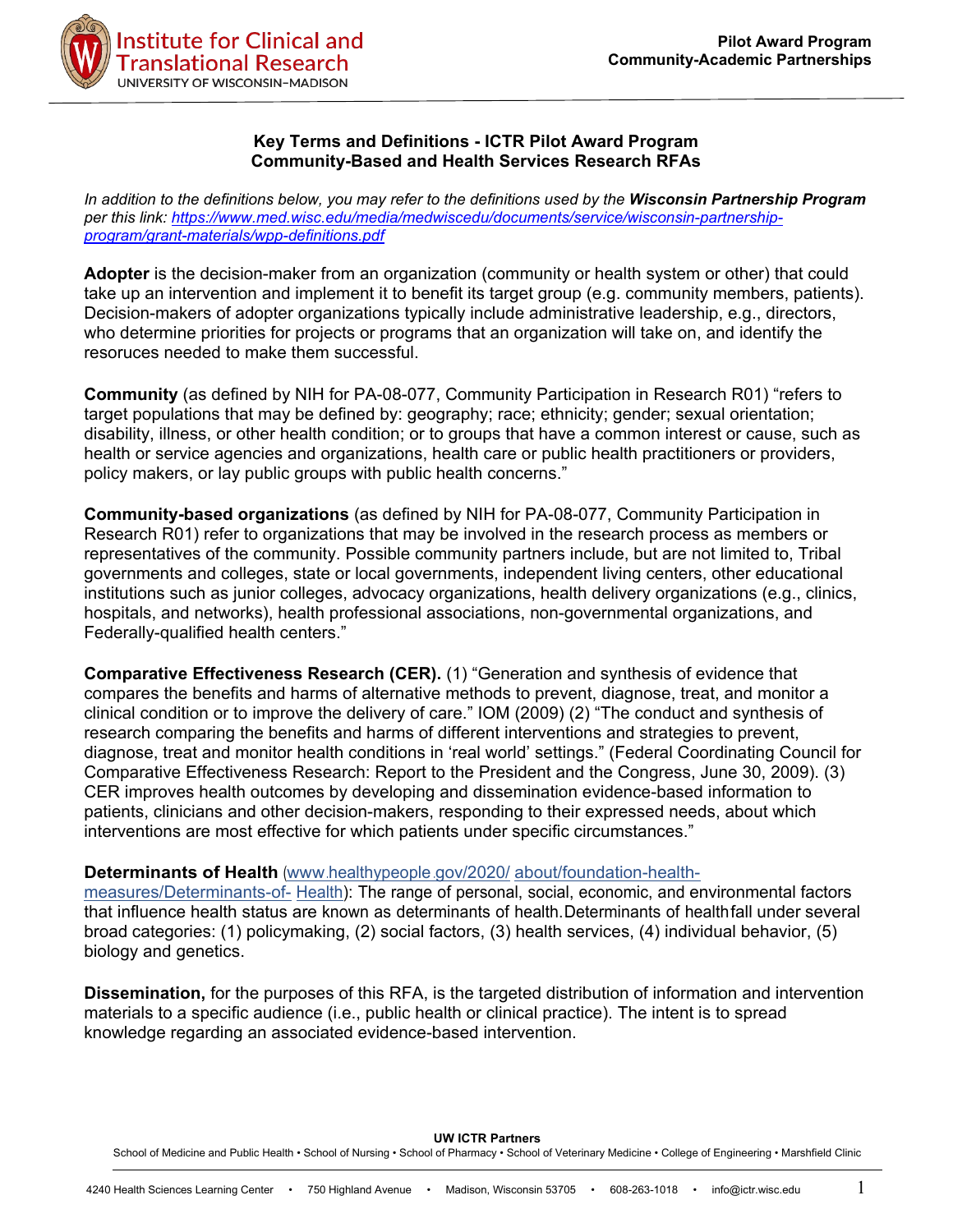

**Dissemination Research** is the scientific study of targeted distribution of information and intervention materials to a specific public health or clinical practice audience. The intent is to understand how best to spread and sustain knowledge and the associated evidence-based interventions.

**End-user** is the ultimate consumer of a finished innovation.

**Engagement** (in research). A bi-directional relationship between stakeholders and researcher resulting in informed decision-making about selection, conduct and use of research. Principles of engagement include: balanced representation among all groups; stakeholder understanding and acceptance of role; neutral, expert facilitations of discussions; connection among stakeholders; sustained stakeholder engagement. (Concannon. A new taxonomy for stakeholder engagement in patient-centered outcomes research. JGIM (2012); 27(8): 895-91.)

**Evidence-based** practices are approaches to prevention or treatment that are validated by some form of documented scientific evidence. This includes findings established through controlled clinical studies, but other methods of establishing evidence are valid as well: registries of evidence-based interventions such as AHRQ, Cochran review, Guide to Community Preventive Services, Guide to Clinical Preventive Services; reported in peer-reviewed journals etc.

**Evidence-informed** practices use the best available research and practice knowledge to guide program design and implementation. This informed practice allows for innovation while incorporating the lessons learned from the existing research literature. Ideally, evidence-based and evidenceinformed programs and practices should be responsive to cultural backgrounds, community values, and individual preferences. *Adapted from: [https://www.childwelfare.gov/topics/management/practice](https://www.childwelfare.gov/topics/management/practice-improvement/evidence/ebp/definitions/)[improvement/evidence/ebp/definitions/](https://www.childwelfare.gov/topics/management/practice-improvement/evidence/ebp/definitions/)*

**Health:** A state of complete physical, mental, and socialwell-being; not just the absence of sickness or frailty. *World Health Organization*

**Health Disparities** [\(https://www.ncbi.nlm.nih.gov/pmc/articles/PMC3222512/\)](https://www.ncbi.nlm.nih.gov/pmc/articles/PMC3222512/) represent differences in the incidence, prevalence, mortality, burden of disease, and other adverse health conditions or outcomes that exist between population groups based on gender, age, race, ethnicity, socioeconomic status, geography, sexual orientation and identification, disability or special health-care needs, or other categories. Most health disparities are also considered to be health inequities – disparities that are avoidable, unfair or unjust and(or) are the result of social or economic conditions or policies that occur among groups who have persistently experienced historical trauma, social disadvantage or discrimination, and systematically experience worse health or greater health risks than more advantaged social groups. A health disparity is a particular type of health difference that is closely linked with social, economic, and/or environmental disadvantage.

# **National Institute on Minority Health and Health Disparities Definitions:**

- Health Disparity Populations:<https://www.nimhd.nih.gov/about/overview/>
- Health Disparity Definition: [https://www.nimhd.nih.gov/about/strategic-plan/nih-strategic-plan](https://www.nimhd.nih.gov/about/strategic-plan/nih-strategic-plan-definitions-and-parameters.html)[definitions-and-parameters.html](https://www.nimhd.nih.gov/about/strategic-plan/nih-strategic-plan-definitions-and-parameters.html)

**Health Equity** [\(www .rwjf .org/en/library/](https://www.rwjf.org/en/library/research/2017/05/what-is-health-equity-.html) [research/2017/05/what-is-health-equity-](https://www.rwjf.org/en/library/research/2017/05/what-is-health-equity-.html) .html): Health equity means that everyone has a fair and just opportunity to be as healthy as possible. This requires removing obstacles to health such as poverty, discrimination, and their consequences, including powerlessness and lack of access to good jobs with fairpay, quality education and housing, safe environments, and health care. Health equity can be viewed both as a process (the process of reducing disparities in health and

**UW ICTR Partners**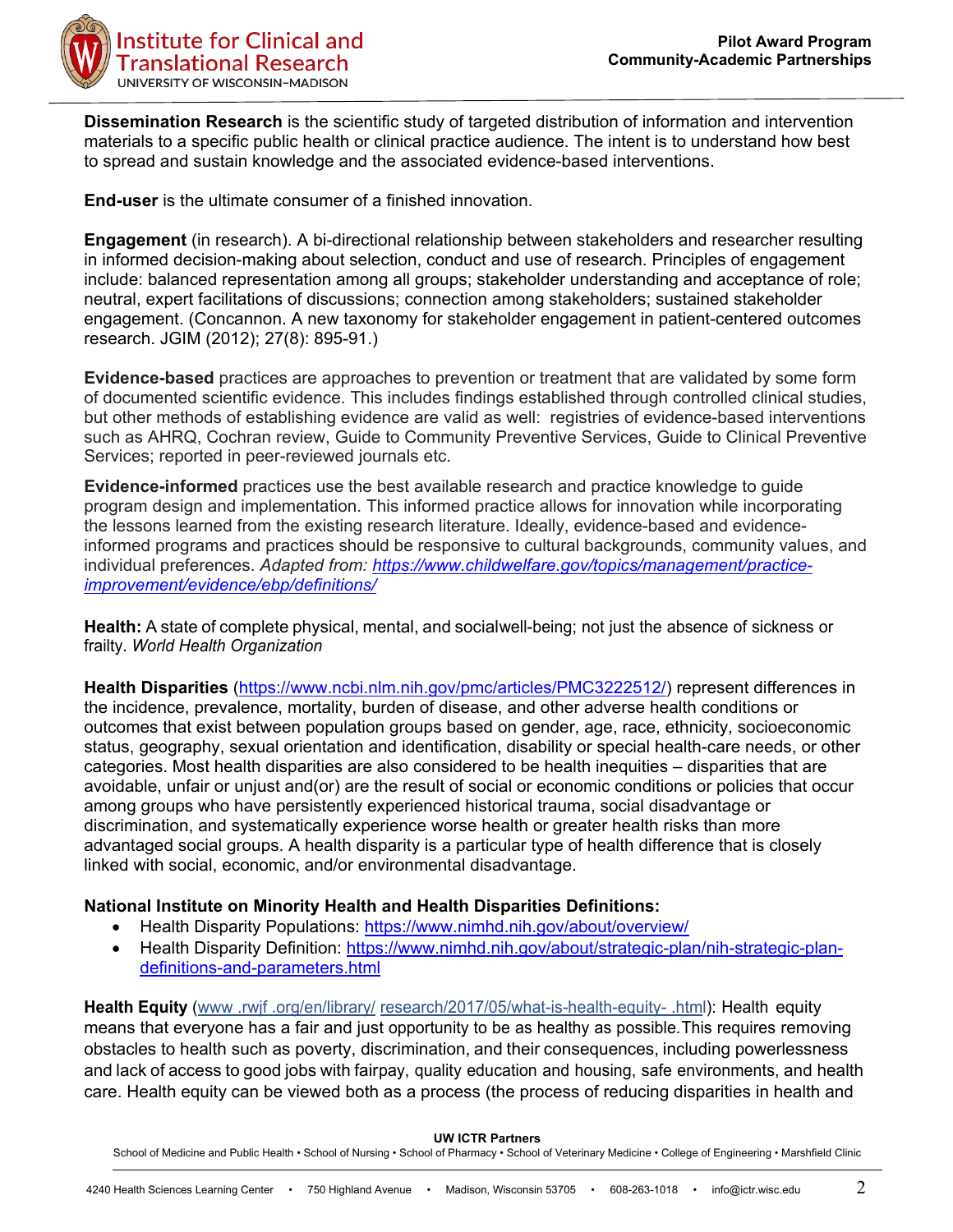

its determinants) and as an outcome (the ultimate goal: the elimination of social disparities in health and its determinants).

**Health Inequity** refers to differences in health outcomes of a population or group that are systemic, patterned, and unnecessary, avoidable, unfair or unjust. Therefore, because they are socially determined circumstances, they are also actionable.

**Implementation** is the use of strategies to adopt and integrate evidence-based health interventions and change practice patterns within specific settings.

**Implementation Research** is the scientific study of the use of strategies to adopt and integrate evidence-based health interventions into clinical and community settings in order to improve patient outcomes and benefit population health.

**Implementer** refers to those who implement the innovation within an organization.

**Lifespan Research** Translational research must study not only aggregate populations, but also focus on subpopulations with distinct characteristics, including the young and old, to uncover the interrelationships of disease phenotype with genomics, environmental exposures, health-related behaviors, and social factors across the lifespan. Significant evidence gaps remain in our understanding of childhood diseases, and of the effect of treatments on children. As a result, clinicians must often take action based on data from adults. Applicants should describe efforts to include children as a focus of translational research. With the "graying" of the US population, investigators must recognize and adapt to population longevity and the questions so driven and increase efforts to include older patients in research.

**Patient-Centered Outcomes Research** helps people and their caregivers communicate and make informed health care decisions, allowing their voices to be heard in assessing the value of health care options. See here to learn more about patient-centered research questions and methods: <https://www.pcori.org/research-results/about-our-research/patient-centered-outcomes-research>

**Policy** generally refers to a course or method of action that expresses guiding principles and objectives which are formulated by an organization to direct its actions in pursuit of goals. Policies are embodied in legislation, guidelines, regulations, or customary practice. Public policy refers to policies made by governmental entities at all levels. Organizations in both the public and private sectors are also managed via policies.

**Purveyor** is an organization that spreads an innovation through marketing and training others to adopt and implement that innovation. The purveyor provides technical assistance to maximize high-fidelity implementation and sustainability.

**Science of Community Engagement** refers to research to identify the most effective approaches to community engagement and best practices in an experimental, data-driven fashion. The science of community engagement recognizes that we have yet to define optimal ways to involve relevant communities in each stage of the translational process.

# **Social determinants of health** [\(www .healthypeople .](http://www.healthypeople.gov/2020/topics-objectives/topic/social-determinants-of-health)[gov/2020/topics-objectives/topic/social-](http://www.healthypeople.gov/2020/topics-objectives/topic/social-determinants-of-health)

[determinants-](http://www.healthypeople.gov/2020/topics-objectives/topic/social-determinants-of-health) [of-health\)](http://www.healthypeople.gov/2020/topics-objectives/topic/social-determinants-of-health) are conditions in the environments in which people are born, live, learn, work, play, worship, and age that affect a wide range of health, functioning, andquality-of-life outcomes and risks . Conditions (e .g ., social, economic, and physical) in these various environments and settings (e .g ., school, church, workplace, and neighborhood) have been referred to as "place ." In addition to the more

### **UW ICTR Partners**